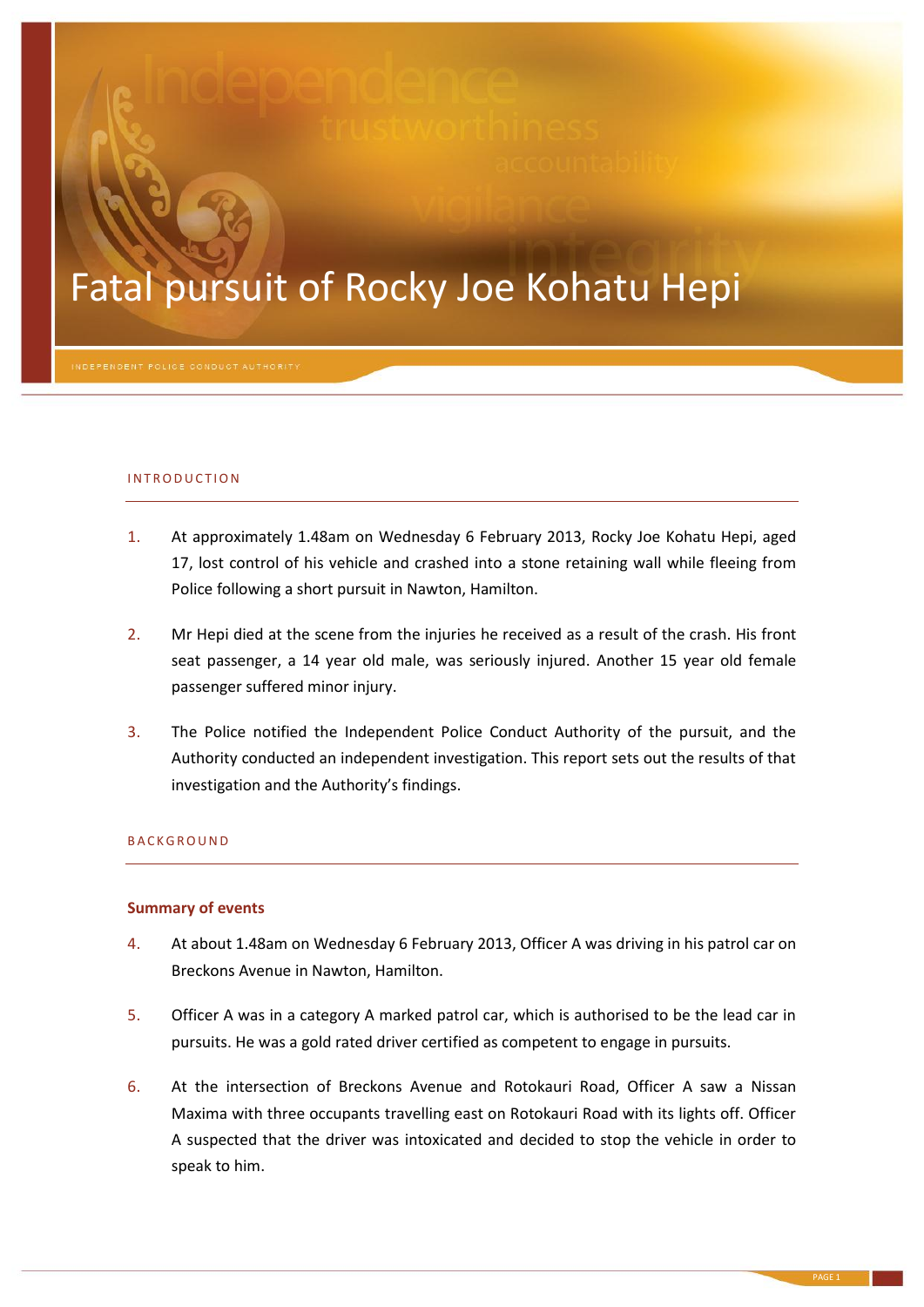- 7. Officer A turned left into Rotokauri Road and followed the vehicle for a short distance, travelling at approximately 40kph. He then activated his patrol car's lights and siren to signal to the driver to stop.
- 8. The driver of the Nissan initially slowed down before rapidly accelerating away. In interview with the Police, the rear passenger stated that before accelerating the driver, Mr Hepi, *"looked back and just said 'fuck this' and started speeding off".*
- 9. Officer A concluded that the driver was attempting to evade apprehension and decided to initiate a pursuit. Before commencing pursuit, Officer A carried out a risk assessment, taking into account the absence of other vehicle or pedestrian traffic, the clear weather, and good road conditions, and concluded the risks involved in pursuing did not outweigh the need to stop the driver.
- 10. As he accelerated Officer A notified the dispatcher at the Northern Communications Centre (NorthComms) that he had a vehicle failing to stop on Rotokauri Road. In response the dispatcher requested the registration number or a description of the vehicle.
- 11. As these radio transmissions were occurring, Mr Hepi's vehicle crossed into the opposite lane on the left-hand bend leading into Baverstock Road, a 50kph zone, while travelling at about 90kph. Officer A saw this and decided that he would abandon the pursuit if the driver maintained this manner of driving and speed.
- 12. Officer A drove at 60kph around the corner and briefly accelerated to 80kph. Mr Hepi's vehicle was now 60 metres ahead and travelling in the centre of the road over the rise in Baverstock road at increasing speed, later estimated by Officer A to be about 100 to 120kph.
- 13. Based on Mr Hepi's speed and continued unsafe manner of driving Officer A considered the risk in pursuit was now too great and decided to abandon the pursuit.
- 14. As he drove out of the corner Officer A radioed the vehicle's registration number and indicated that he was going to abandon the pursuit, stating that the vehicle was *"Really going for it on the wrong side of the road. I am going to pull out of this."*
- 15. A witness who saw the pursuit later described in a statement to Police that Officer A drove well around the corner into Baverstock Road. They also believed that *"the Police car was definitely pulling out of the chase as it was slowing down as he went past me."*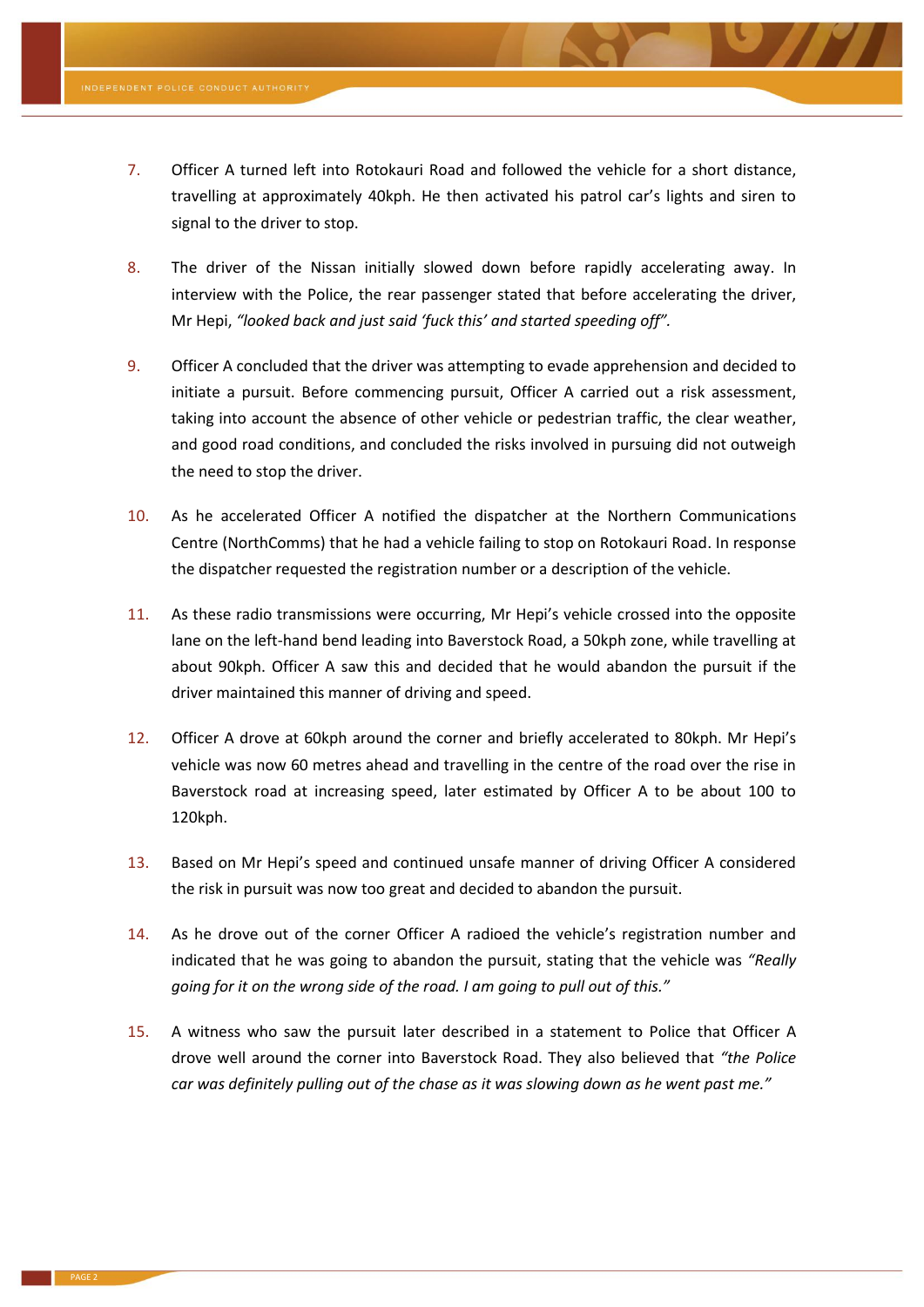

- 17. Officer A immediately reported the crash to NorthComms. The dispatcher then provided the pursuit warning required by Police policy at the commencement of a pursuit. In interview with the Authority, the dispatcher explained that she did not hear Officer A's first report of the crash, which was why she initially provided the pursuit warning in response.
- 18. As he drove up to the crash scene Officer A repeated that the vehicle had crashed and requested ambulances and the fire service to attend. A short time later, other Police officers arrived and provided first aid to the passengers.
- 19. Mr Hepi died as a result of the injuries he suffered in the crash. The 14 year old male passenger suffered serious multiple fractures. The 15 year old female passenger suffered minor injury.
- 20. The pursuit lasted 43 seconds and covered approximately 1.1 km. The pursuit began in a 50kph zone which merges into a 70kph zone on Baverstock Road prior to Lloyd Drive, about 190 metres before the crash site. Officer A's maximum speed during the pursuit was about 90kph; however this was only sustained for a short time.

# **Rocky Joe Kohatu Hepi**

21. At the time of the incident Mr Hepi was a learner driver. Police inquiries following the pursuit determined that Mr Hepi had stolen the Nissan on the evening of 5 February 2013.

# **Cause of Death**

22. Mr Hepi's death was due to injuries consistent with a high speed impact.

# **Police Crash Analysis**

- 23. The Police crash investigator estimated that Mr Hepi's speed was no less than 94kph immediately before he lost control of the Nissan. The investigator concluded that the main cause of the crash was excessive speed leading to Mr Hepi's loss of control.
- 24. Analysis of a sample of Mr Hepi's blood tested positive for cannabis use. Due to the small amount, it was not possible to determine whether he was affected by the drug at the time of the crash.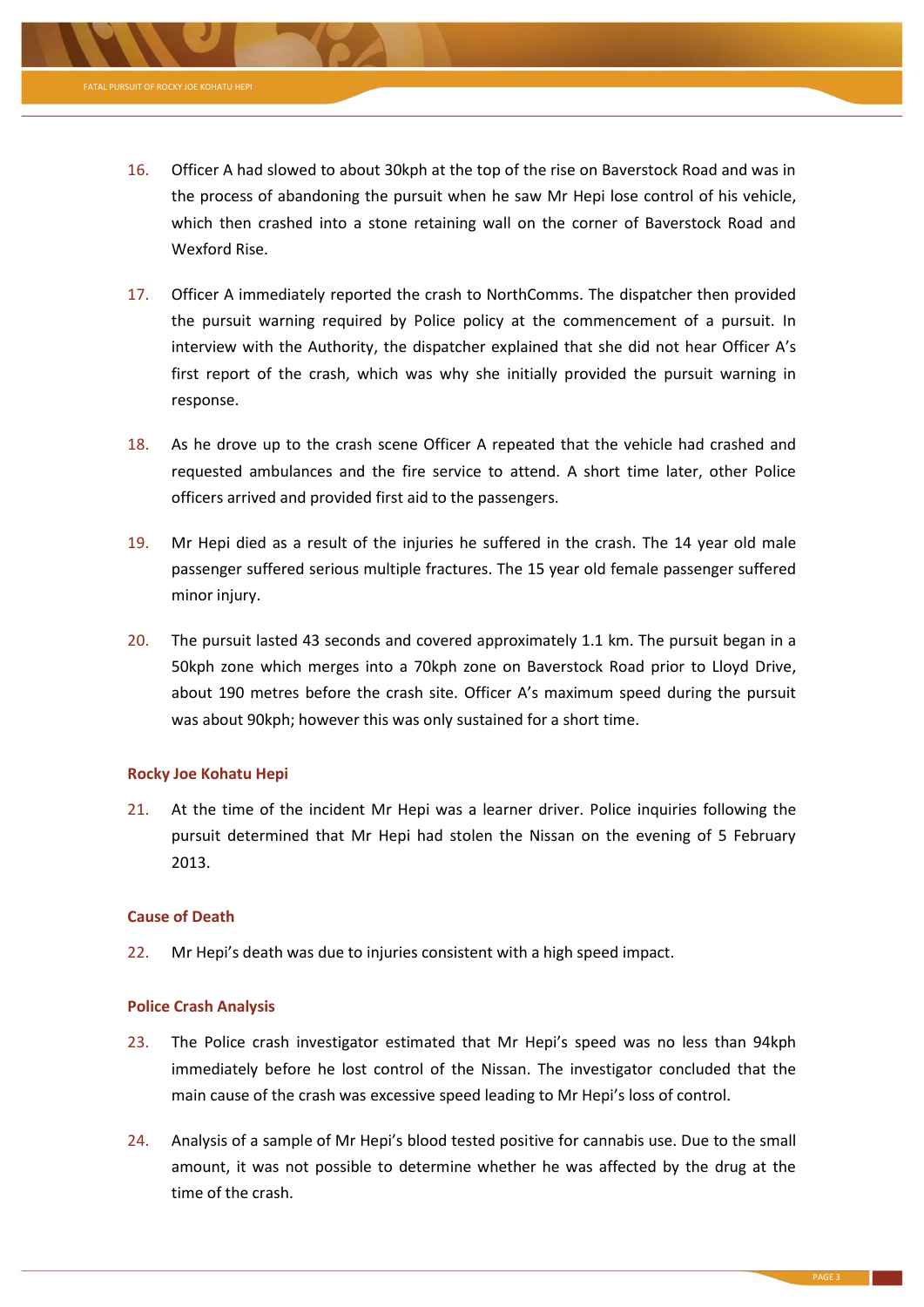25. The investigator concluded that no environmental or mechanical factors contributed to the crash.

#### LAWS AND POLICIES

#### **Legislative Authority for Pursuits**

26. Under the Land Transport Act 1998, Police are empowered to stop vehicles for traffic enforcement purposes. Where such a vehicle fails to stop, the Police may begin pursuit.

#### **Fleeing Driver Policy**

- 27. Under the policy, a fleeing driver incident occurs when (i) the driver of a vehicle has been signalled by Police to stop, (ii) the driver fails to stop and attempts to evade apprehension, and (iii) Police take action to apprehend the driver. The Police tactic to apprehend is referred to as a pursuit.
- 28. The policy requires the pursuing officer to carry out a risk assessment both prior to initiation and during a pursuit. This must be based on consideration of the speed limit and manner of driving by the offending vehicle; identity and other characteristics of the occupants of the offending vehicle; weather conditions; the environment, including the location, road type and potential hazards; traffic conditions, including vehicle and pedestrian as well as time of day; and capabilities of the Police driver and vehicle.
- 29. The policy requires the officers involved in the pursuit to notify the Police communications centre (Comms) when a pursuit commences and to provide situation reports to the pursuit controller (i.e. the shift commander at Comms) in a timely manner to enable the pursuit controller to make an independent assessment of the risks and manage the pursuit, including whether to direct the abandonment of the pursuit.
- 30. Under the policy, the driver of the lead Police vehicle has primary responsibility for the initiation, continuation and conduct of a pursuit. The driver must comply with relevant legislation, ensure lights and siren are activated, drive in a manner that prioritises public and police safety, continue to undertake risk assessments throughout the pursuit, maintain constant communication with Comms and comply with all directions from the pursuit controller.
- 31. A pursuit must be abandoned if at any stage the risks to safety outweigh the immediate need to apprehend the offender. The policy sets out the steps that must be carried out following a decision to abandon a pursuit: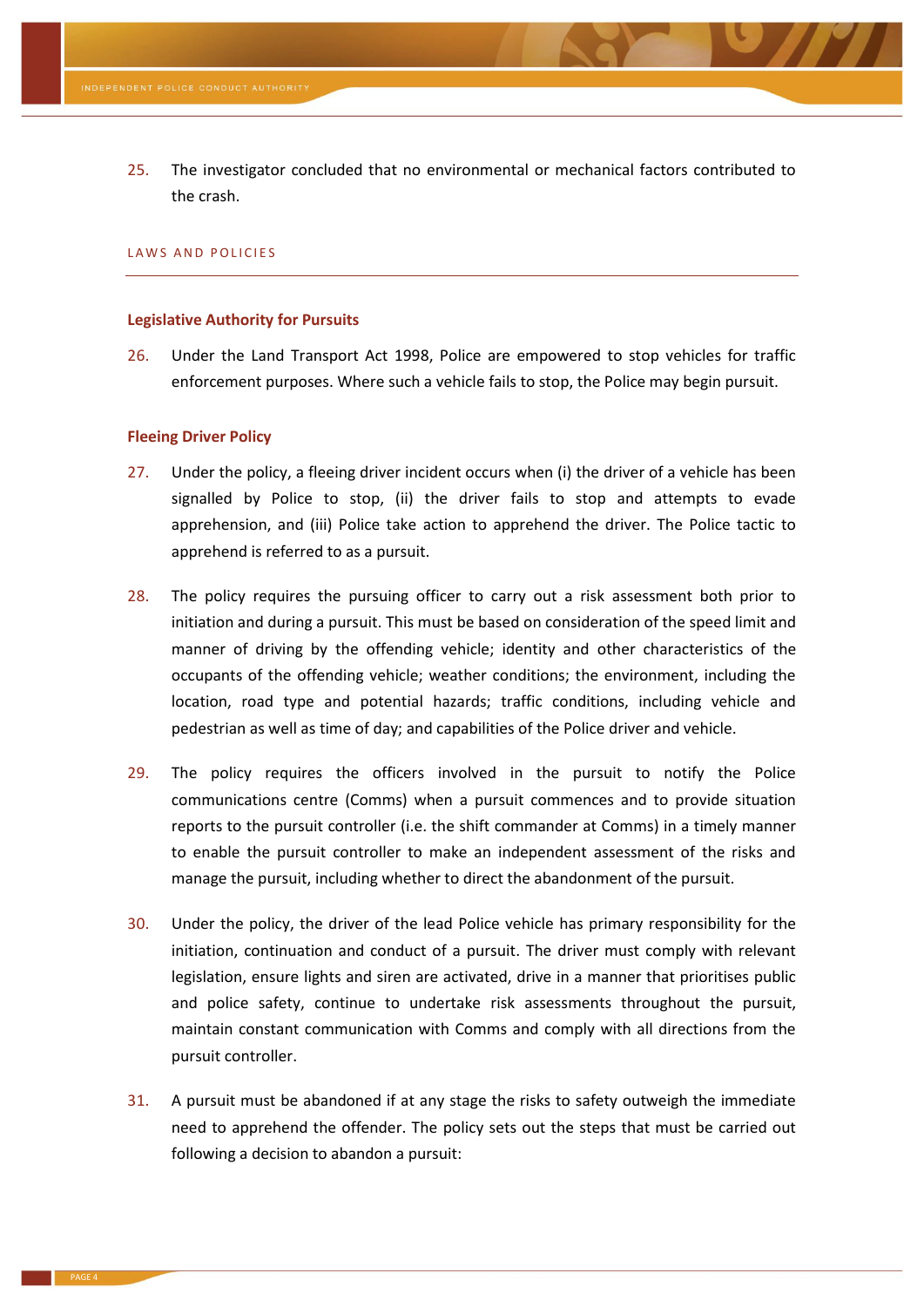

| <b>Step</b>   | <b>Action</b>                                                                                                          |
|---------------|------------------------------------------------------------------------------------------------------------------------|
|               | Acknowledge the direction to abandon pursuit, or advise the<br>pursuit controller that the pursuit has been abandoned. |
| $\mathcal{P}$ | Immediately reduce speed to increase the distance between<br>the fleeing vehicle and their own                         |
| 3             | Deactivate warning devices once below the speed limit                                                                  |
| 4             | Stop as soon as it is safe to do so                                                                                    |
| 5             | Report abandonment to the pursuit controller, confirming<br>that they are stationary and giving their position.        |
| 6             | Undertake a search phase if authorised by the pursuit<br>controller.                                                   |

### THE AUTHORITY'S FINDINGS

#### **Commencement of the pursuit**

- 32. Due to Mr Hepi driving at 1.48am with his lights off, Officer A was justified under section 114 of the Land Transport Act 1998 to attempt to stop the Nissan in order to speak to him. The Police fleeing driver policy authorised Officer A to commence a pursuit when Mr Hepi failed to stop and attempted to evade apprehension.
- 33. The fleeing driver policy requires Police to conduct a risk assessment prior to commencing a pursuit. As discussed in paragraph 9, Officer A considered relevant risk factors before commencing pursuit and concluded that the need to apprehend the driver outweighed any risk involved in pursuing.

### **FINDING**

Officer A complied with law and Police policy in commencing the pursuit.

# **Communication**

- 34. The fleeing driver policy requires an officer initiating pursuit to notify the communications centre that they are in pursuit. Whilst not using the words *'in pursuit'*, Officer A advised the dispatcher of the pursuit by stating, *"Failing to stop on Rotokauri".*
- 35. Police policy requires the dispatcher to provide a safety warning at the commencement of a pursuit. In this instance, the dispatcher asked Officer A for the vehicle's registration and description. From this point until the crash, Officer A provided the dispatcher with a constant flow of information about the pursuit, including the vehicle's registration number and description, as well as the driver's manner of driving and his decision to abandon the pursuit.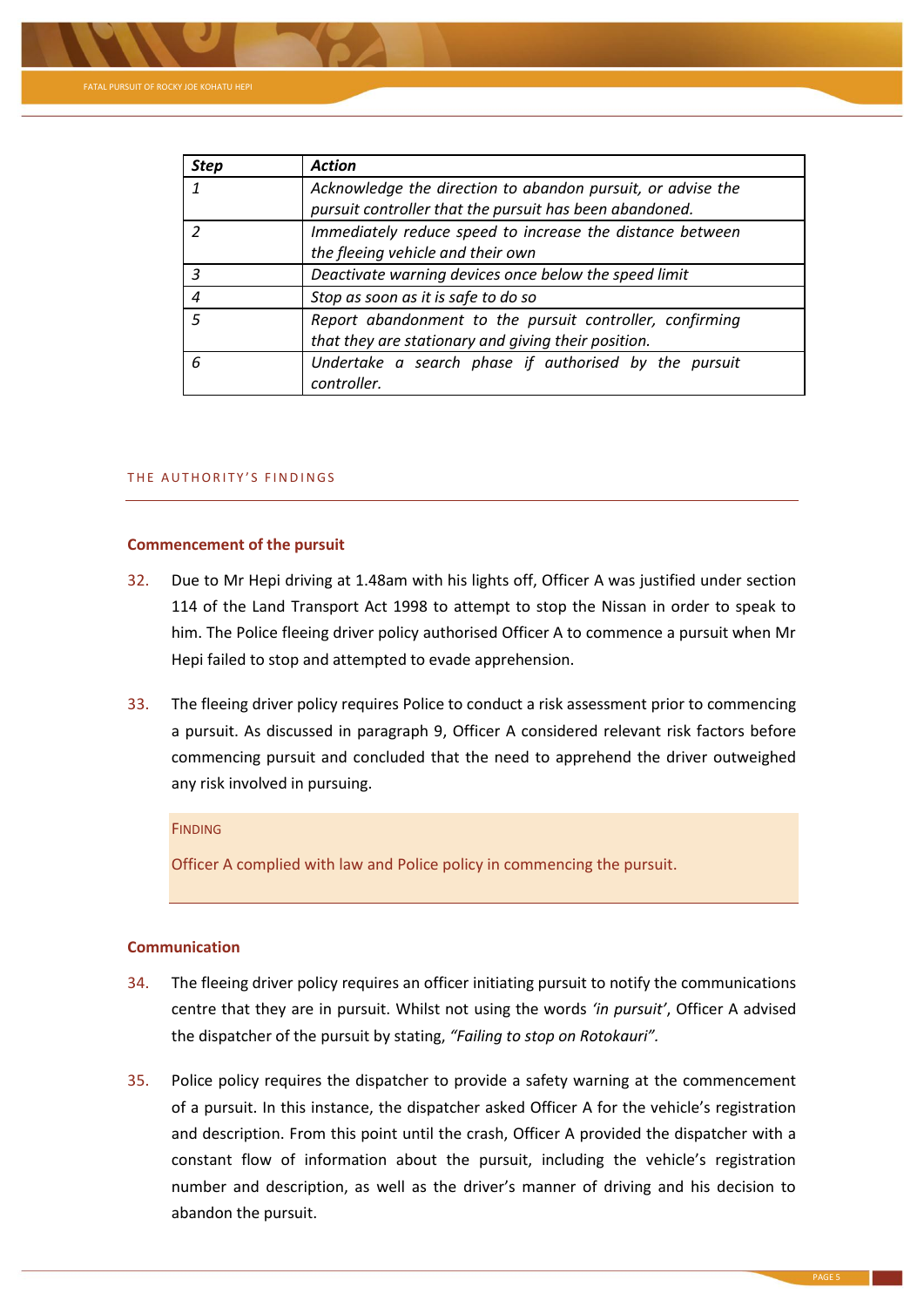- 36. The safety warning was not given until after Officer A reported the crash, which the dispatcher did not initially hear. While best practice would dictate that the pursuit warning be issued sooner, the Authority is satisfied that the circumstances of this short pursuit, and constant communication by Officer A, prevented the dispatcher from providing the warning at an earlier stage.
- 37. The pursuit lasted 43 seconds. There was not enough time for the pursuit controller (the NorthComms shift commander) to become involved in directing the pursuit.

### **FINDING**

Police complied with fleeing driver policy in respect of communication as best as they were able to during the short pursuit.

### **Police Speed and Manner of Driving**

- 38. The Police fleeing driver policy requires officers to drive in a manner that prioritises public and Police safety. In accordance with the policy, Officer A kept his patrol car's warning lights and siren activated at all times during the pursuit.
- 39. Officer A's speed on the corner leading into Baverstock Road was 60kph and his maximum speed during the pursuit was about 90kph. A witness described Officer A as driving well prior to abandoning the pursuit.
- 40. Though high, the Authority is satisfied that Officer A's speed was justified in the circumstances because it was short in duration; there was no other vehicle or pedestrian traffic; the weather was clear; and the road conditions were good.

#### **FINDING**

Officer A complied with the fleeing driver policy in respect of his speed and manner of driving.

# **Ongoing Risk Assessment and the option of abandonment**

- 41. The fleeing driver policy requires Police to abandon a pursuit if at any stage the risk to the safety of public and the Police outweighs the immediate need to apprehend the driver.
- 42. Officer A carried out ongoing risk assessments during the short pursuit as required by policy. Due to Mr Hepi's continued acceleration and unsafe driving manner he decided to abandon the pursuit.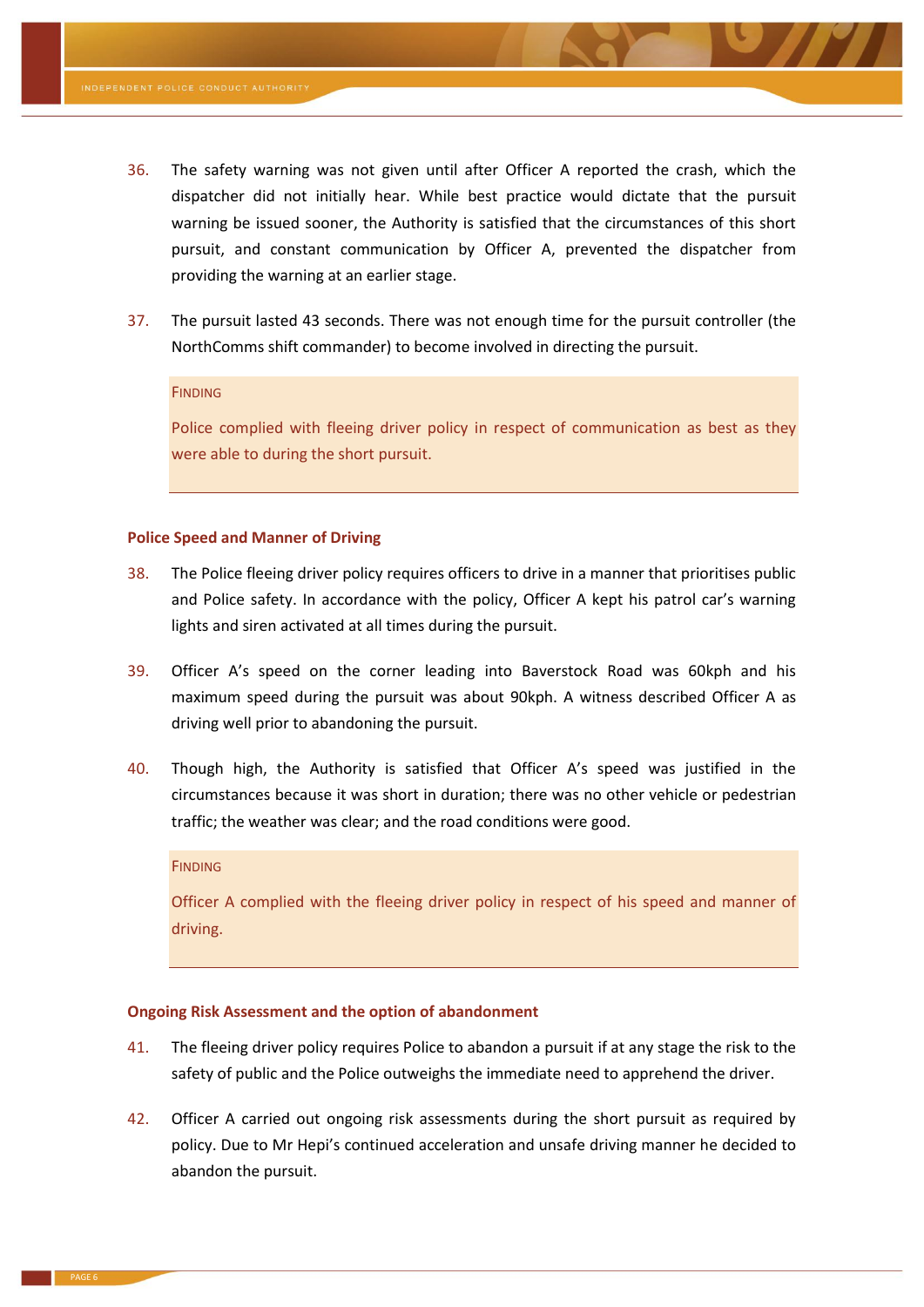

43. Officer A was in the process of abandoning the pursuit when the crash occurred.

# **FINDING**

Officer A complied with the fleeing driver policy in respect of his ongoing risk assessment and decision to abandon the pursuit.

#### CONCLUSIONS

- 44. Section 27(1) of the Independent Police Conduct Authority Act 1988 requires the Authority to form an opinion as to whether or not any act, omission, conduct, policy, practice or procedure was contrary to law, unreasonable, unjustified, unfair, or undesirable. Section 27(2) enables the Authority to make recommendations.
- 45. Pursuant to Section 27(1) the Authority has formed the opinion that the actions of Police in this case were justified and complied with applicable law and Police policy.
- 46. The Authority makes no recommendations.

# ONGOING DISCUSSIONS WITH POLICE

While in this instance the Authority has not found any breaches of policy, the Authority wishes to confirm that it has begun discussion with Police about a review of policies connected with the pursuit of fleeing drivers. This is due to the conflict between the often prescriptive nature of the relevant polices and the reality of a fast-paced, time-pressured situation.

Tin punter

JUDGE SIR DAVID CARRUTHERS **CHAIR** INDEPENDENT POLICE CONDUCT AUTHORITY 10 October 2013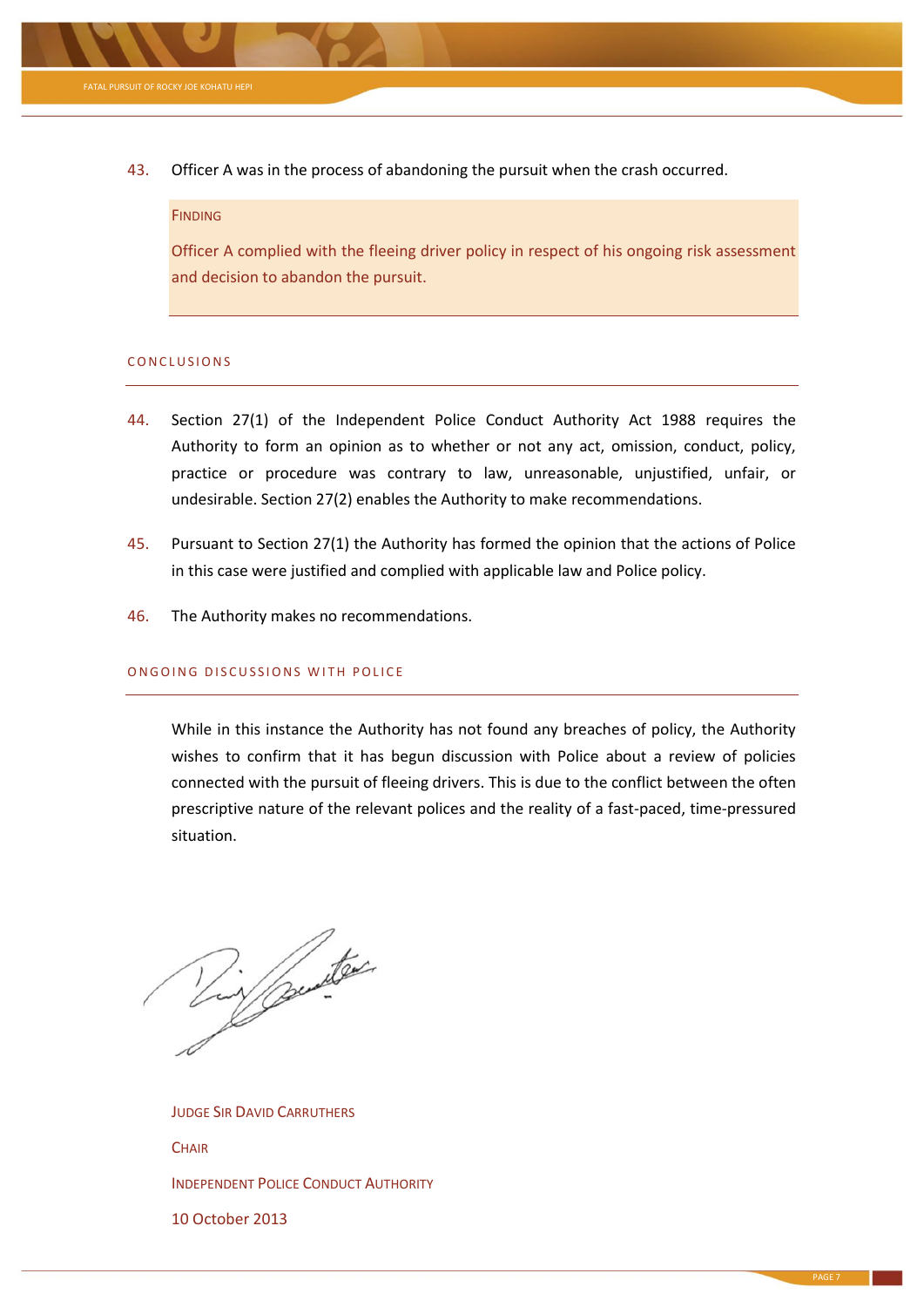# About the Authority

#### WHO IS THE INDEPENDENT POLICE CONDUCT AUTHORITY?

The Independent Police Conduct Authority is an independent body set up by Parliament to provide civilian oversight of Police conduct.

It is not part of the Police – the law requires it to be fully independent. The Authority is overseen by a Board, which is chaired by Judge Sir David J. Carruthers.

Being independent means that the Authority makes its own findings based on the facts and the law. It does not answer to the Police, the Government or anyone else over those findings. In this way, its independence is similar to that of a Court.

The Authority has highly experienced investigators who have worked in a range of law enforcement roles in New Zealand and overseas.

#### WHAT ARE THE AUTHORITY'S FUNCTIONS?

Under the Independent Police Conduct Authority Act 1988, the Authority:

- receives complaints alleging misconduct or neglect of duty by Police, or complaints about Police practices, policies and procedures affecting the complainant;
- investigates, where there are reasonable grounds in the public interest, incidents in which Police actions have caused or appear to have caused death or serious bodily harm.

On completion of an investigation, the Authority must determine whether any Police actions were contrary to law, unreasonable, unjustified, unfair, or undesirable. The Authority can make recommendations to the Commissioner.